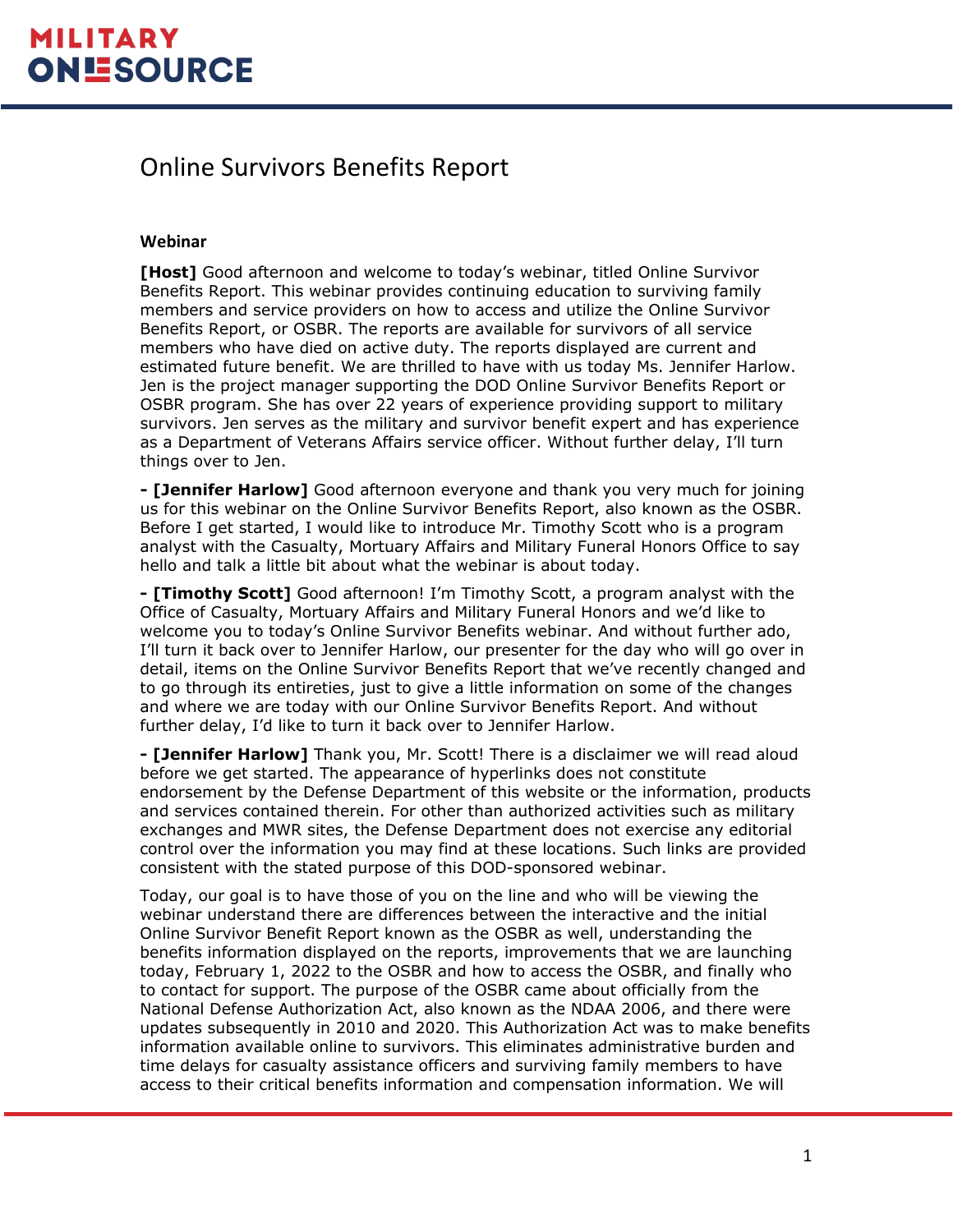also review the improvements to the OSBR based on feedback we've received from the survivor community and the Casualty Service branch offices.

An overview of the OSBR. In short, the OSBR is to provide an illustration of the lifetime stream of benefits. Initial report is for immediately after the death of the service member with verification from the Casualty Assistance Office and also a follow-on interactive tool. The OSBR allows standard format for all services, access to benefit experts through the Family Assistance Support Team, which is the help desk group that supports all questions coming in from survivors and casualty assistance officer and those support services, and also is a financial planning tool.

The initial report, as I stated, is provided immediately following the service member's death and the interactive is a follow-on tool which allows a survivor to log in anytime to view their benefits report and learn "what if" scenarios.

We will get into a little bit more of that later with examples and illustrations of how the reports differ and what the goal of each report is.

The initial report is what the family receives right after the death of the service member and it's provided by the Family Assistance Support Team after coordinating information from the service branch casualty assistance officer.

Some things to note about the initial report is that there are separate OSBRs prepared for each household. So, for example, if there is a service member who has two households, a spouse with children, and then a former spouse with two children, each household receives their own individual report specifically for the benefits and dependents in that household. All the reports are prepared initially as determined by the service branch office, line of duty, assumed yes, and determined by the Department of Veterans Affairs, service-connected, determined yes. However, we are able to prepare reports, if for example, it's unsure if the designation will be yes or no, we can prepare reports showing that information.

The right side of the screen you're looking at, is just a sample of the cover page of the initial OSBR. If you are an eligible spouse and you have not received your initial OSBR, we do recommend you contact the Family Assistance Support Team (FAST) at 877-827-2471. And we will go ahead and go to the next slide to talk about the process of how the reports are prepared and the important care that we take when preparing the reports.

So our diagram here shows that a casualty occurs, the Service Branch Casualty Assistance Office notifies that FAST team — FAST team validates the information with the casualty assistance officer and creates the initial report and uploads it to the service branch OSBR website, and we'll talk about access to that later.

These important steps are taken in the very beginning to validate the information to ensure that whenever the surviving family member receives the benefit report, that has all possible scenarios for elections that is applicable and to prepare if there is going to be a Survivor Benefit Plan counseling appointment, and also reviewing with the casualty assistance officer.

So once the reports are prepared and posted, the casualty assistance officer would then provide their most current email to the FAST, and we would link the email to access and download the reports by receiving a one-time link to access the OSBR. At that point, the casualty assistance officer would then sit down with the family member and review the report, for example, with the surviving spouse or a guardian of a minor child.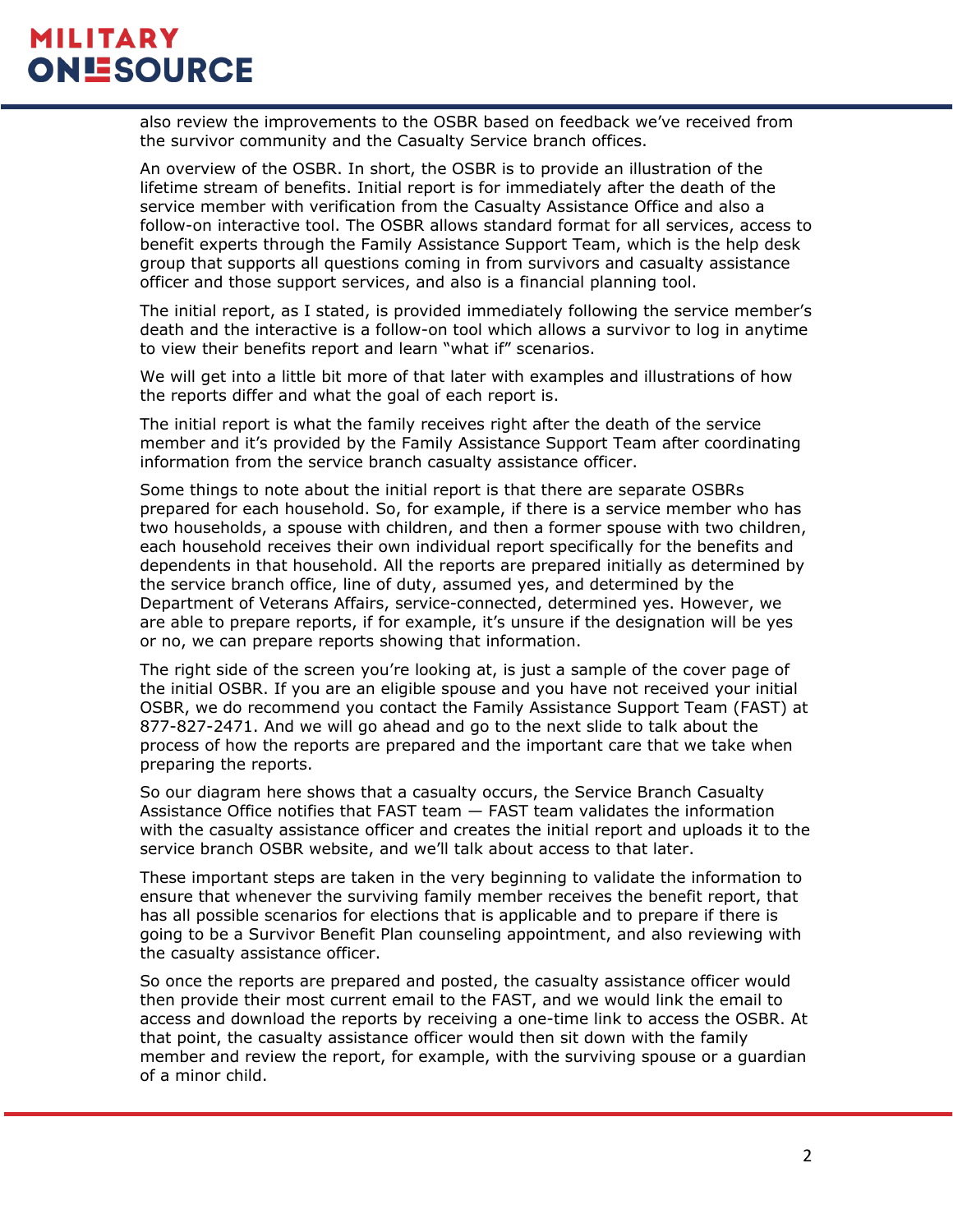Once that is complete, elections are made if that is applicable. Then the surviving spouse would have the access or surviving family member to look at the interactive OSBR.

This part is really important to make sure that we wanted to have the initial process, and the Office of the DOD Casualty, Mortuary Affairs and Funeral Honors Office, we want to ensure that a surviving spouse just isn't handed a report with a lot of financial information on it and just saying, "Here you go, check it out." The part of the process is really important to have the survivor sit down with the casualty officer and benefits experts for each service branch to review the report and walk the survivor through line by line, so they can understand what the benefits are now and how they'll change over time. So that is why there are two separate reports.

So, today we're going to cover an example of a surviving spouse with two minor children and one adult child in their household. The initial OSBR sample number one, which you see here, the example is an E-8 enlisted and the surviving spouse in this case is responsible for making the SBP election. SBP is the Survivor Benefit Plan, which is paid through Defense, Finance and Accounting Service because there are minor children in the home.

The goal of the report is to illustrate a lifetime stream of benefits to the household, so for each line represented, it's representing a line in the household. So, we'll go ahead and look at the example here and it may be a lot of information, but we'll just give you an overview to give you an understanding. While this report is specifically for this sample of an E-8 with a spouse, two minor children, one adult child, just know that your individual report as survivor may vary greatly between this example, but we wanted to give you something to understand the importance of the report and how it goes over time.

So, I'm going to look at the box here. We've prepared the report with assumed line of duty-yes, as determined by the service branch, and VA service-connected-yes, as determined by the Department of Veterans Affairs. So, the estimated monthly survivor benefits, you'll see the column category called "milestones." Each line under the milestone category represents a change in the benefit. So, for example, the current benefit is, as of this example, is of December 2021. The next change in the benefit was when the second SBP-DIC offset change occurred January 2022, and so on.

If you go over to the right, SS stands for Social Security Administration. DIC is the Department of Veterans Affairs Dependency and Indemnity Compensation. SBP is the Defense, Finance and Accounting Service Survivor Benefit Plan, and in the event that there is an offset to the DIC, there is the DFAS (Defense, Finance and Accounting Service) Special Survivor Indemnity Allowance. Then you have your monthly totals and your annual totals. So, you can go to the third line of the report and it shows after the increase of SBP that just became effective due to the law change, eliminating the offset between the Survivor Benefit Plan and the Dependency Indemnity Compensation, the third and final phase-out is January of 2023, the third line down.

So, if you go across you can see how the benefits change and the Survivor Benefit Plan is paid in full as of January 2023. The next line under that says Trans DIC, which is transitional DIC, which is a benefit paid from the VA for two years after the date of death of the service member to any spouse who has surviving children under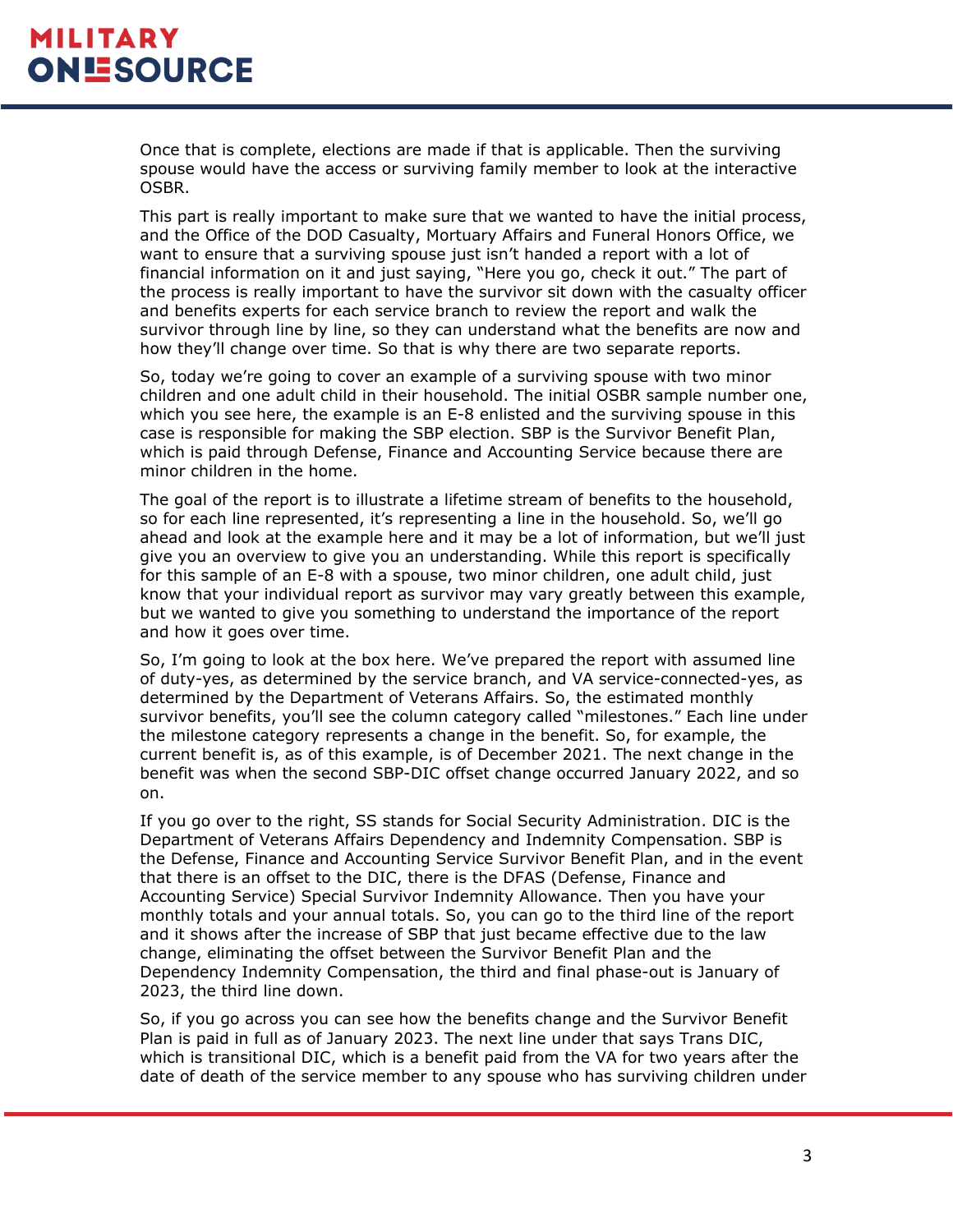18 in the home. So that benefit ends in January of 2023. And then you can see also as the children age out, the benefits change.

So, the son is 18 June of 2028, and the daughter is 16, on the following line, November 2030. This is a question we get a lot at FAST, is why does the benefit for the household change when the youngest child turns 16? Well, Social Security has a law, legislation, that if a surviving spouse is not working or earning under a certain amount, while they have children in the home under 16, they can get a guardian benefit. So, in this case that is the scenario, the surviving spouse is not working, and getting a guardian benefit but that guardian benefit ends when the youngest child turns 16, and then will fully cease the following line, which is November 2032. So, this is really important to understand the family dynamics and how the benefits will change over time.

And lastly, the last line is the spouse is aged 60, December 2039, and it shows that this is the first eligible age the surviving spouse can draw Social Security as a surviving spouse, not as a guardian. There are other ages you can draw Social Security with different reasons. So, if you have questions about your specific case, we can talk about that if you contact FAST.

So, what this illustrates for you is that the household income changes through all these different milestones dramatically. And so, this is a financial planning tool for the family and also, in this case, the Survivor Benefit Election spouse with child, it shows what the benefits would be for that. So, we're going to go over to the next example, which is the same family household, but using child-only election.

So, the next line, we are looking at the same family, the surviving family of an E-8 with a surviving spouse, two minor children, and one adult child, with child-only election, again DOD service branch line of duty-yes, determination assumed, and VA Department of Veterans Affairs service-connected-yes.

In this case, the differences you'll note that in the columns, the SSIA (the Special Survivor Indemnity Allowance), is not a column. That is because under the current law, which will change in January 2023, the child-only election if there is an eligible spouse, reverts the Survivor Benefit Plan to the children and then the benefit is not offset by the Department of Veterans Affairs Dependency and Indemnity Compensation.

So this is a comparison between, the survivor can sit down with the casualty assistance officer, or the service branch (SBP) counselor to discuss how the election would affect their household, and also understanding that the future law change when the SBP elimination goes away in January of 2023, if there is an eligible spouse, the Survivor Benefit Plan from Defense, Finance and Accounting Service reverts back to the surviving spouse.

Now, when I say "eligible spouse," the spouse has different areas of eligibility. So, if there is an eligible spouse, they will receive the Survivor Benefit Plan, meaning that they are either unmarried, under age 55, remarried over age 55, have passed away, or otherwise not eligible. So, that's just one of the "what if" scenarios we can talk about later.

So, again, this milestone example for the child-only shows how the benefits are now and how they'll change over time, resulting in the bottom line of spouses aged 60, is showing the benefit totals.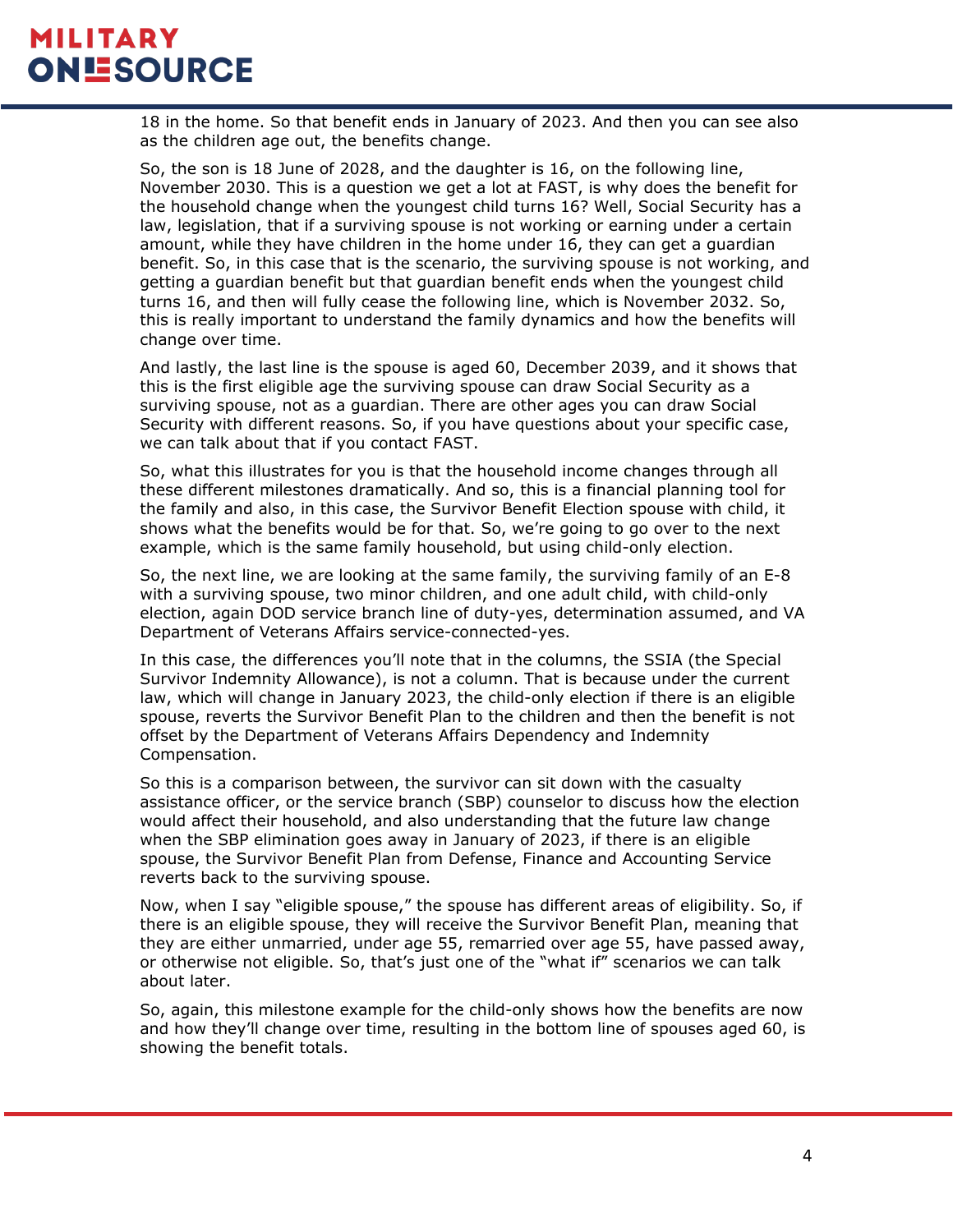So, we'll go ahead and go to the next slide, which we will talk about one of the new improvements to the OSBR. So, after this new feature, we are very excited after feedback from the surviving family to be able to give you an at-a-glance visual example of the monthly benefits. In this example, we're using the same family household with child-only election, a chart representation of the monthly benefits, and how they change over time with the milestones. So, it's an at-a-glance sum total of all of the categories from the previous slide showing what the benefits are. So, this is launching today and will be on all future initial OSBRs.

For the initial OSBR sample number two, this is the Survivor Benefit Plan student during college years for the same family example with the adult child being eligible to draw student SBP if they are in college full time between 18 and 19. Also, we've added a little bit further explanation under the title box explaining how the benefits work and how the recent law change may affect the eligibility.

So, for example, you see at the top it says "Student SBP Taxable Entitlement during College Years 18-22," but for this adult child it's only until January 2023. That is because there is an eligible spouse in this household and the SBP will refer it to the eligible spouse. So, I'm going to read a little bit more about that, and the message at the bottom, just to reiterate why that changes.

So, if a child is designated SBP beneficiary, here she will continue receiving SBP payments until the SBP-DIC offset is fully eliminated January 2023. SBP payments will revert to the eligible spouse. If there is no eligible spouse, the SBP is available to eligible children, so that would mean that if, for example in this case, the spouse were to remarry before January 2023 and that spouse was under 55, that spouse would become ineligible and then the adult child could possibly draw the student SBP until age 22. So, there'll be a variety of different ways that the benefits will display depending on the household and the status of the child, if they're going to college, things like that.

This section of the initial OSBR is the example of a service member whose calculations for Survivor Benefit Plan paid through DFAS are using the High-36 retirement plan. So, this is a really helpful tool, especially for the CAO and Casualty Assistance Office Service Branch SBP counselors to use to understand how the figure of the benefits were calculated, because the Survivor Benefit Plan is not a flat rate unlike DIC through the VA. It's based on the service member's rank and time in service.

We've improved a little bit, thanks to feedback from the community, the lump sum survivor benefits section, giving a little bit more detail and explaining what is lump sum benefits available to designated beneficiaries. In this case that is the death gratuity and SGLI, and if you are on the call and you're a casualty assistance officer, then if you know that we need to adjust this and the survivor you're working with, has — maybe they're getting a partial amount of the insurance or a partial amount of the death gratuity, we can customize the report to have it apply to the family and household you're working with.

We've expanded a little bit about the Social Security Death Benefit, which is payable to eligible surviving spouse and dependent children. So they go more along the lines of next of kin versus the death gratuity and SGLI, which is designated beneficiaries.

Based on, as we said before, feedback from survivors and also frequently asked questions to the Family Assistance Support Team (FAST) we've added a Remarriage and Taxability information page. This page, even if you are reviewing the report and you're outside the main household, the remarriage of the surviving spouse, if there is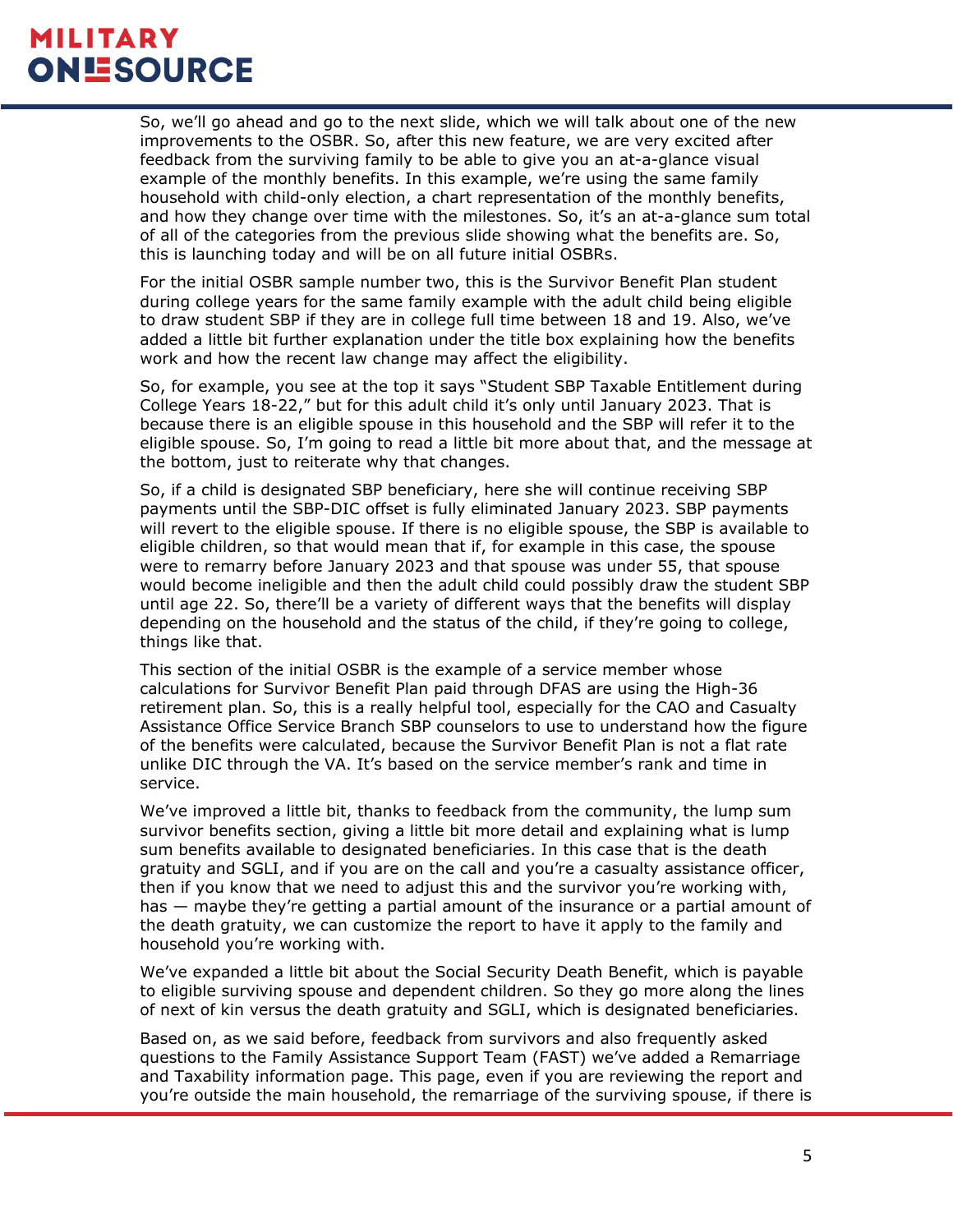one, can affect benefits to other households, so it's important to know how those are affected.

So the first section there in blue talks about eligible ages for spouses to remarry. For SBP if you remarry after age 55, you retain your benefits, and a recent law change of last year, January 5, 2021, the remarriage age for surviving spouses is now also age 55 to retain dependency and indemnity compensation. CHAMPVA, which is the health care through the VA is 55.

And then also, some other benefits such as TRICARE, which cannot be reinstated after remarriage regardless if that marriage ends in death, divorce or annulment, and then some things that can be reinstated, military burial services, CHAMPVA dependency indemnity compensation, Survivor Benefit Plan, military legal aid, commissary and exchange privileges, et cetera.

Also, we get a lot of questions about taxability. So we have added information about the VA benefits are always taxable and in most cases, anything from DFAS the Survivor Benefit Plan or a special survivor indemnity allowance regardless of the SBP election of spouse or child-only are taxable and we recommend, because everyone's tax situation is so unique, that you consult with your tax advisor. But these are just some helpful things that we felt would be great to have with the report for resource for the surviving families.

Now, the initial report Department of Veterans Affairs Education Benefits section, this has also been modified slightly to add information on the contacts for the VA Education Office and phone number so that's added there. And then the first section is talking about VA Chapter 35, Dependent Education Assistance for the same household we talked about earlier.

So for example in this one, the surviving spouse is eligible for 20 years from the date of death to use the 36 months of DEA Chapter 35. The adult child and the son and daughter who are minors are eligible between age 18 and 26 to use the maximum of 36 months, and then this year's rate is \$1,298.

Each year, we will adjust the reports with the cost of living and the DEA is updated every October, unlike most other benefits, which are updated December 1 of each year or January 1. So this is helpful to understand even if it's not needed right at the initial time of the death of the service member, it's good information to have and understand that there are education benefits out there when that time comes.

We'll continue on with the next slide to look at the remainder of the Department of Veterans Affairs education benefits section. So the Marine Gunnery Sergeant John David Fry Scholarship AKA Chapter 33 is, we have a little bit of information on the eligibility and the time of benefits, which is also 36 months. We don't have these listed as a table because the Fry Scholarship is based on the zip code of the school and a lot of varying information depending on whether the school is in state, out of state. And so, we just have the details of the information here to understand the basic Fry Scholarship entitlements, which includes the tuition, monthly living statement and book allowance during the 36 months of eligibility.

Below that, we've improved the eligibility information for the VA education benefits, breaking it down for surviving spouses and surviving children. There have been law changes as you can see under surviving children with some specific eligibility dates on how it will affect the eligibility for the DEA and combination with the Chapter 35 and Chapter 33 Fry Scholarship. So this information has been added to help clarify that.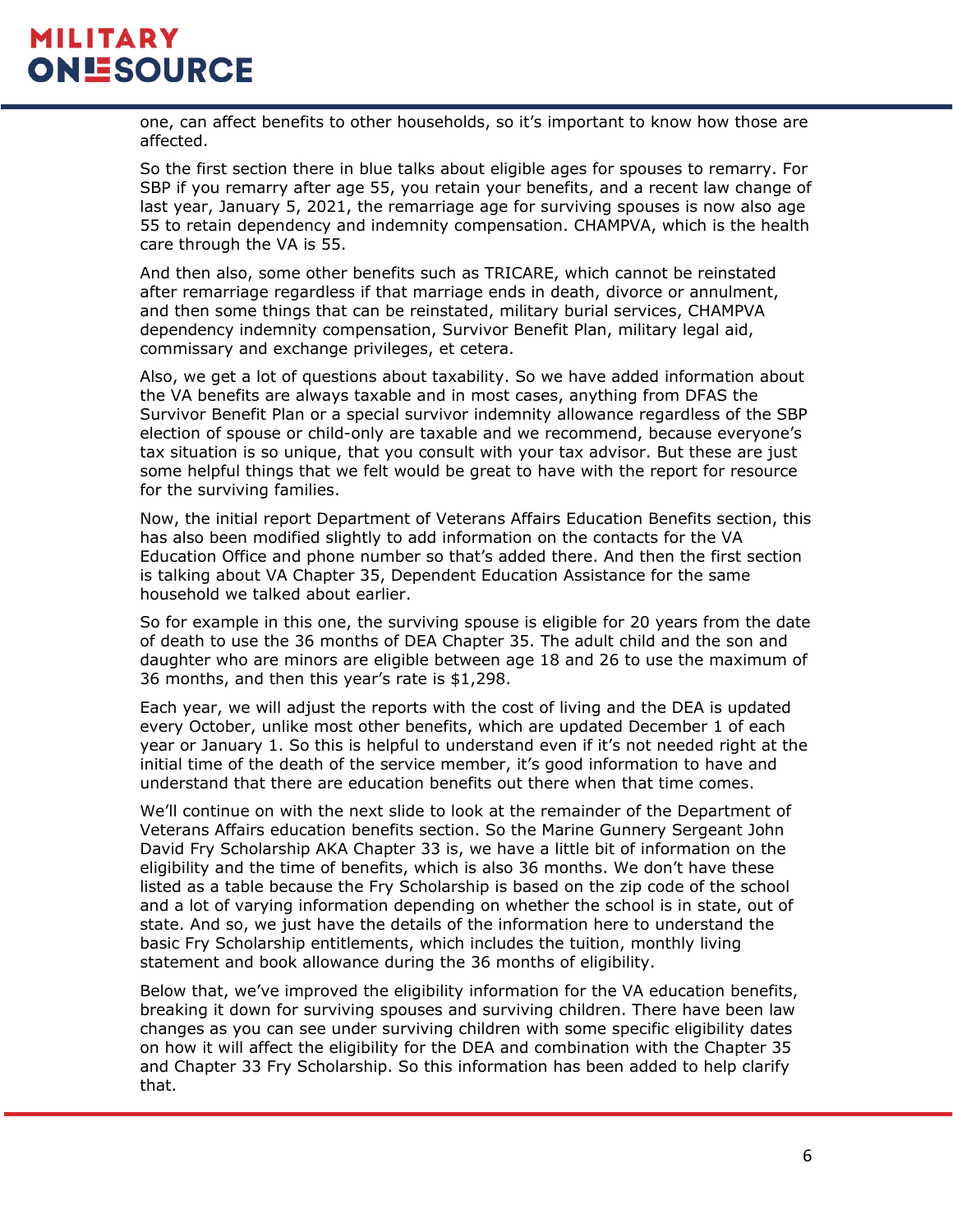And the next improvement is the addition of a glossary. The glossary has been added to include details and define benefit-specific descriptions and acronyms used in the initial OSBR. This section was added so survivors can easily reference the information in the report and add acronym descriptions, so this way, in this example, it's got a lot more information, but we just took a snippet out to show you that we have the breakdown of SS, which is the Social Security Administration benefits, explaining a little bit about eligibility, information there and then the next example is the Survivor Benefit Plan.

So we have broken down the acronyms and the terms to give a resource for the surviving family members, casualty assistance officers or SBP Counselors to have this as an additional tool in reading the report and also for safekeeping for the survivor to reference back at other times to understand the benefits.

So this concludes the example of the initial OSBR showing you a sample of a surviving spouse with two different SBP election choices.

Now, the next slide, we are going to talk about the Interactive Online Survivor Benefit report. This is after the survivor has made their elections or received their final counseling from the SBP counselor or casualty assistance officer and the access is handed over to the survivor to log in and be able to look at your report anytime 24/7 by using your DS login account to pull up your customized report. And I will go over the instructions for the DS Logon and how to get that shortly. But what we want to explain is that this ensures that the surviving family members can keep up with the current law changes, inflation adjustments, children's ages, if marital status changes, employment status and even if there are no changes by accessing the report is a peace of mind for the survivor to log in and understand the correct benefits.

And if there is a survivor who needs to make a change or correction to the displayed OSBR, then we recommend that you contact FAST, the (Family Assistance Support Team).

Also, FAST is there during the interactive OSBR timeframe, not only to survivors but to the service branches and the long-term care for each service branch as well, to answer benefit questions, talk about impact of changes to the family status and be there to keep up to date with the most recent law changes and legislation. And nothing has taught us more than that how important it is to keep up with it is the big change to the benefits, which is the elimination of the SBP and DIC offset. So it's really important to keep up to date on that and be your own best advocate as a survivor to understand your benefits.

So we talked about having to have the initial report access through a casualty officer, but for the interactive, this allows the survivor to access the report anytime using a DS Logon. For the OSBR, the DS Logon must be a Level 2, what is now known as a Premium DS Logon account.

There is a basic level DS Logon account but that won't allow you to access this site or many other sites, which is needed to validate your information to make sure your information is staying secure. So the Premium DS Logon account is required and the Interactive OSBR instructions are included in the handout section of this webinar so you can download those as well as you should have received a copy of the OSBR interactive instruction in the reminder for the webinar that you got today in your email.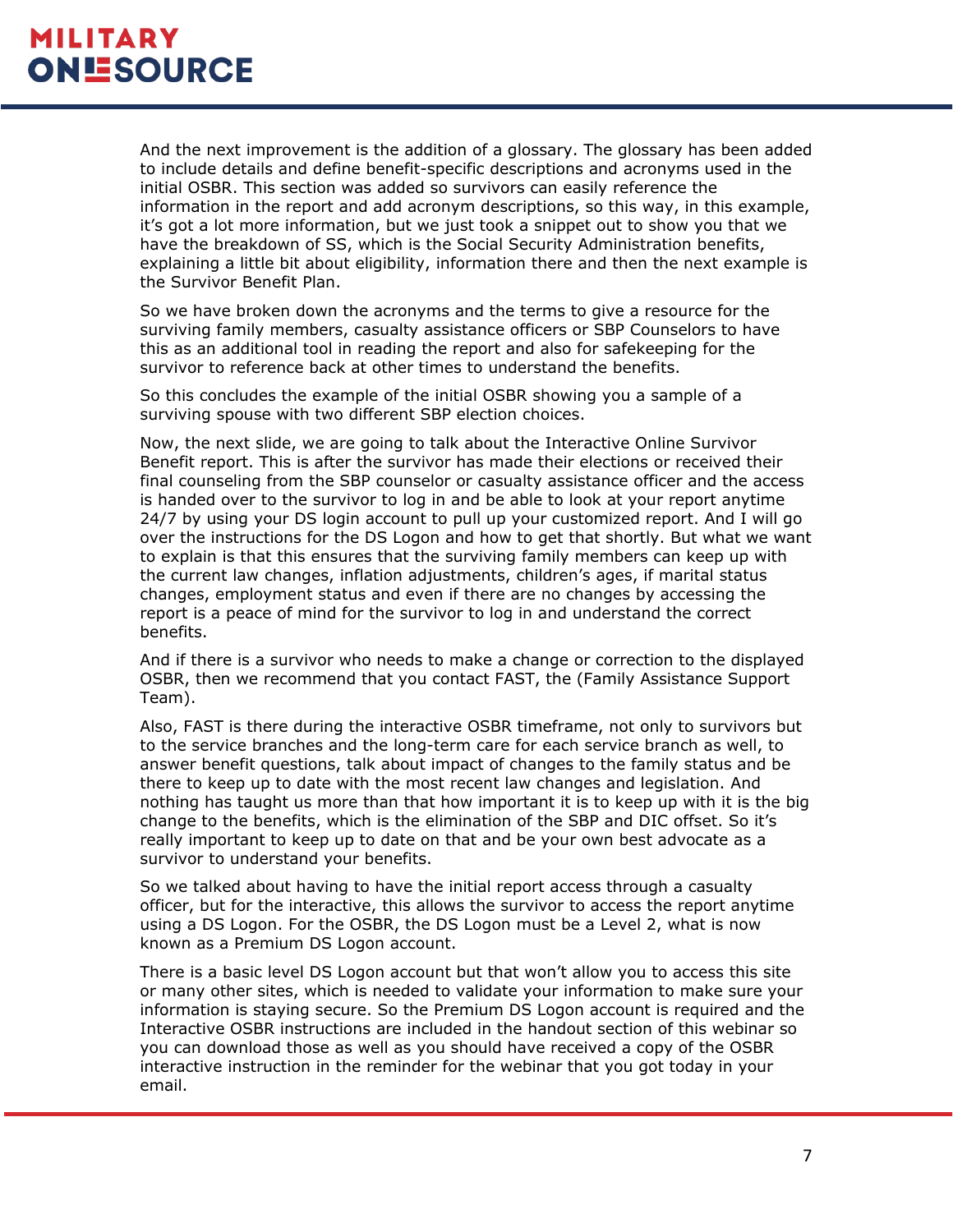In there, there's also instructions on how to contact the DMDC who handles the DS Logon. There's a phone number on the handout as well as this link to the website, which we have listed here. So once you, as the survivor, have gotten your DS Logon Premium account, then you just need to contact FAST for us to sync the account and we would just need your DS Logon username only and the name of the service member so we can set up the account.

And so if you have any further questions on that, the handout is really helpful to go over the steps and what you can expect by getting a premium login.

One of the best features of the Interactive OSBR is the ability to run "what if" scenarios. Essentially that is how we categorize a surviving spouse or a family member logging in and saying if anything happens and possibly could change my benefits, what is my benefit picture going to look like? So we've listed the changes that could be made, what if a surviving spouse remarries?

Another important piece is, if anything happens to the guardian or surviving spouse, what are the benefits going to look like in the event of their death for the guardian to take care of any minor children? How will the benefits change? And this is a really important part of financial planning for the survivors to be able to go in and see if anything happens to me, how would the children be taken care of if there are any?

As I talked about before with the example, your employment status as a surviving spouse can affect the benefits coming into the household based on their earnings, so we have some samples for that. How will the benefits change if someone becomes disabled and education of children can change if the child decides to go to a militaryfunded academy or if they are going to join the military themselves and go straight into service, that changes the benefit pictures and then the children's dependency status. So these are all the things that a survivor can use and run in a "what if" scenario.

This is a little bit of an eye chart, but it's mainly to demonstrate that once survivor logs in to the Interactive OSBR, they can view their report as the benefits are now. At the bottom of the screen, you can run "what if" scenarios. So in this example, on the top left-hand side, I have a box up here with the spouse's information and it has drop-downs where you can select different options. So there's a box under the spouse's name for disability employment and for this example, we're going to use marriage status. So we're going to have the example, the surviving spouse is considering remarriage so I'm going to select Yes, I plan to remarry and put in a future date of August 10, 2022. Once I hit "calculate," the box on the bottom right with the benefits table, the first box that I've highlighted in red, indicates what change has been made on this "what if" scenario.

So, for example, if the survivor wants to print this out, do multiple "what if" scenarios with different dates or different category changes, you can see exactly what's been changed on the "what if" when you print it out or save it as a PDF once you're in the Interactive OSBR.

So in the table, like I said, it's a little bit of a small print, but you can see it's very similar format to the initial report which shows what the benefits are now and how they'll change over time including August 2022 when the survivor remarries and shows how the benefits change the household.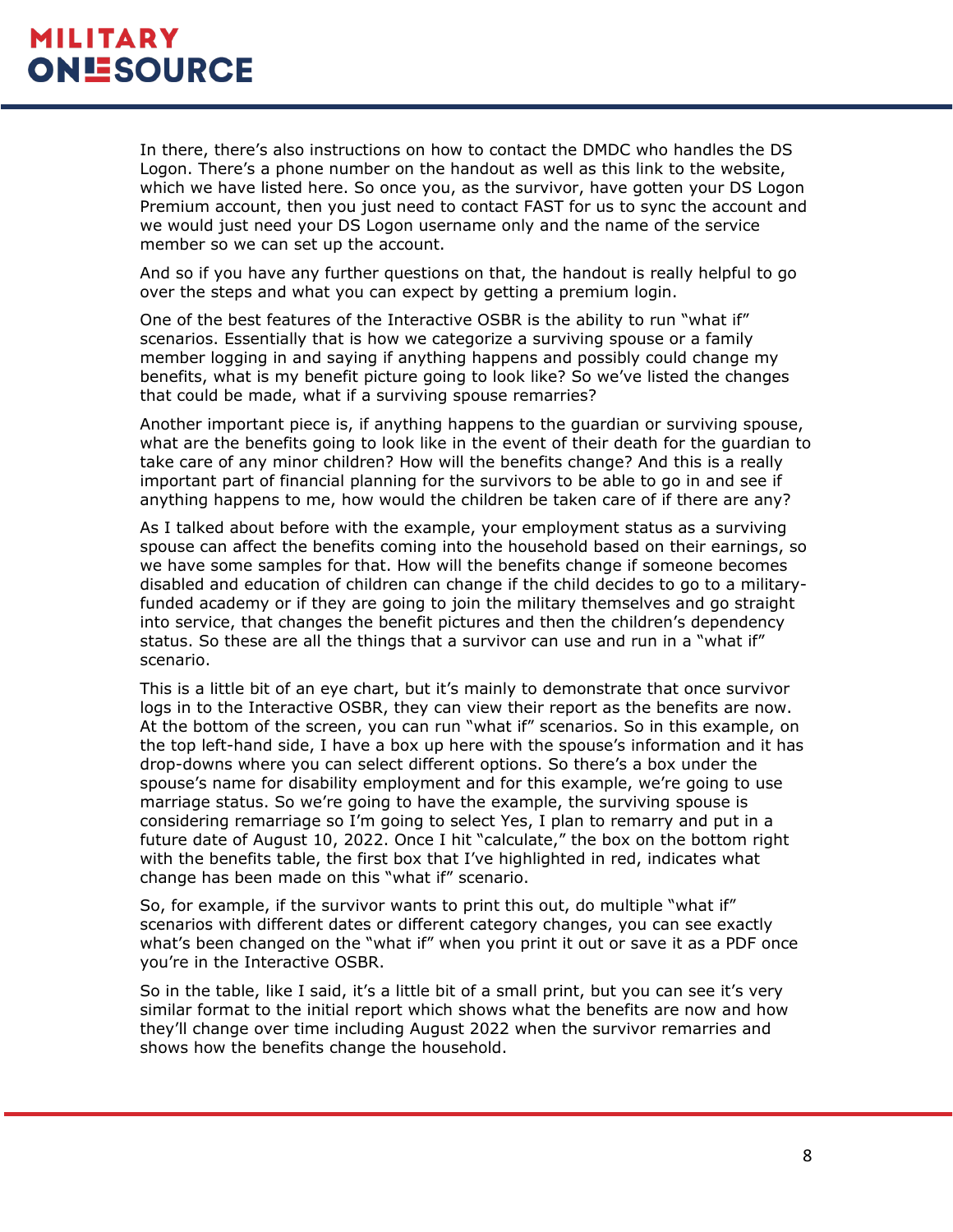There's drop-down menus to run the reports and also a combination of changes can be made at one time. So if there's multiple changes going on, for example, if the spouse is remarrying and a child has decided to go to a military-funded academy, you can run both of those changes at the same time.

So that is an example of a "what if" scenario, which I think is a great financial planning tool for survivors when you're making big life changes. If you want to go back to work. For example, we can have a surviving spouse who contacted FAST and they had the option to say, "OK, I'm 24, I've got a little child at home, is it worth it for me to go back to work or not?" They can run the scenario to say, "I am employed and earning over the earnings' limitation for that year" and see right there before they make the decision on how that's going to affect their Social Security and will it be worth it or not? Is it going to be too much for that spouse to go back to work or go to work and say, "OK, now I have day care, I have work clothes, I am commuting." In the end, it may not be worth it, but it also might be worth it depending on their family situation. So that's why the "what if is just another example of how it can be really helpful.

How to access the OSBR? So this is how you would access either in the initial OSBR or the Interactive OSBR.

You can simply go to Military OneSource and search in the search box on their homepage Online Survivor Benefit Report. It takes you to a page that has not only the information for each service branch's link, but also the contact information for FAST, the phone number and email.

Each service branch has their own separate site, and right now, the Space Force is included in the Air Force. So those reports if that were needed, would be under the Air Force benefits site for now. So this is how you access the report and we're going to go to the next slide to see what the access page looks like for you once you go to your service branch site.

When you get to this page, you have some information, disclaimers, advisories to read over and understand. Before, there's a checkbox where you say you've understand and read the above information. And when you, before you click the box, the initial OSBR section and the interactive section is grayed out, but once you click the box saying that you have read everything, you have the option to access the initial OSBR and it has instructions here if there is assistance needed and then the initial OSBR and email is entered, a request is sent. The email that's been linked by FAST would then be sent to the person wanting to view the initial reports. They would get a one-time link to view that and then the Interactive report is where the surviving family member would access the MDC login with their DS Logon to be able to view their customized report. And so this is your, what you would be looking for. Also on this page, should you run into any troubles is the FAST phone number and email.

I just wanted to talk about it again, how important it is to utilize the OSBR not only for the initial report, but also the follow-on interactive report. You want to be able to, as I said before, be your own best advocate as a survivor, to understand your benefits, maintain awareness of changes, follow along with the lifetime milestone changes, pending changes, cost of living, and also know that FAST is there for you to answer any questions. So should something changed, sometimes we will get a call where survivors who know that they may have moved and they need to find out who to contact to update their address. FAST can point them in the right direction. If it's really early on and the service member just passed away and died on active duty,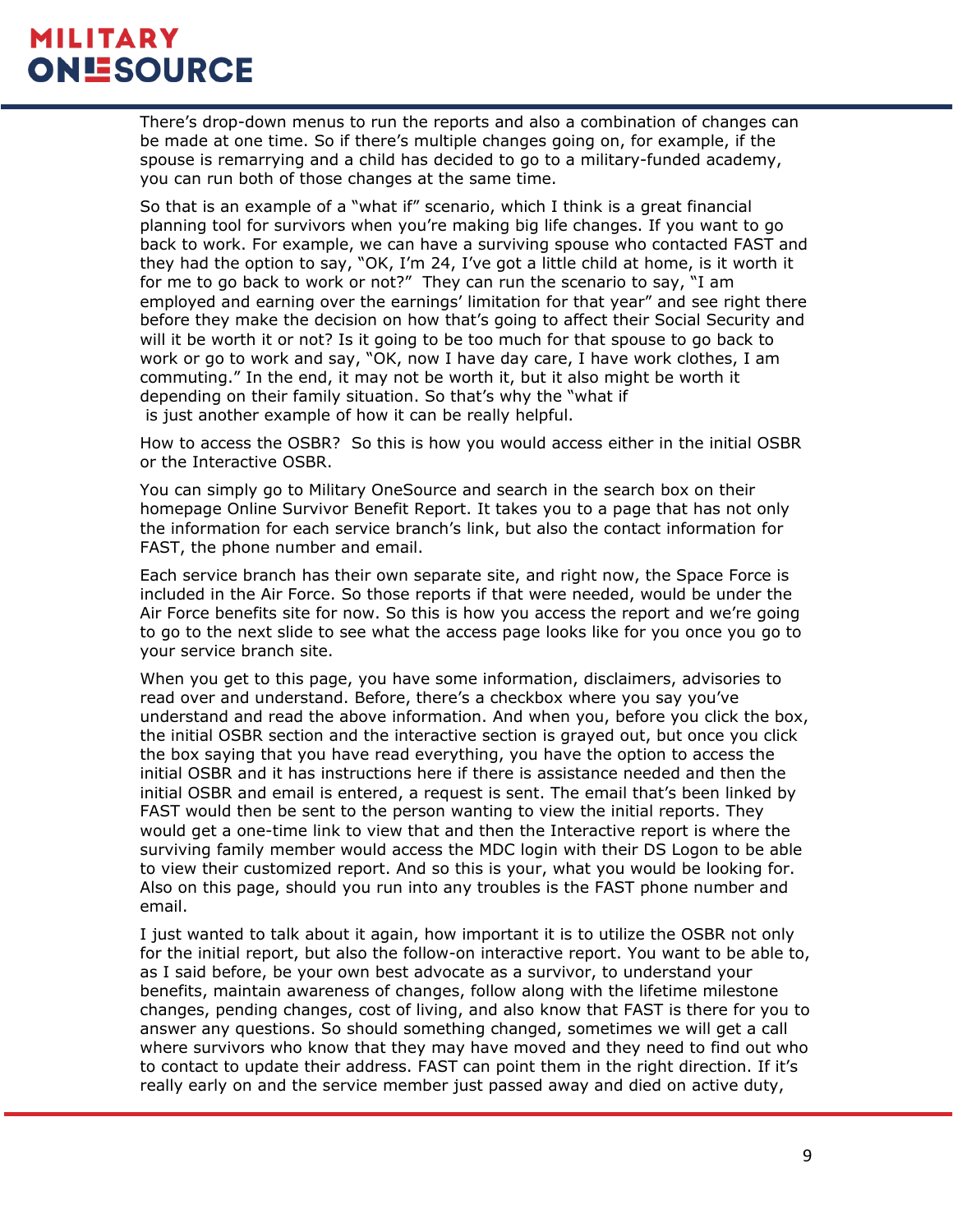then we would connect them with their service branch casualty office or refer them back to their casualty assistance support to go over what they need support with. And please do as it says, big bold letters, mark your calendars! Update and access your OSBR annually.

At the minimum, you are going to have your cost-of-living allowances. You have the education benefits for VA which are updated for the Chapter 35 in October and then January 1 effective benefits for cost of living, and the recent law change for the SBP-DIC offset elimination is effective January 1 and shows up in the pay statements on February 1. So it's really important to maintain the contact with your Interactive OSBR and know the FAST team is there to assist you. And also for those of you on the line who are service branch casualty officers, FAST is also here to help you with anything to do with the reports with the OSBRs.

And lastly, our points of contact. So you have the top there, the Family Assistance Support Team. Just a little bit about the team, myself as we talked about before. I have been working with survivor benefits for over now, it's 23 years now and the team itself has been working with families, each person has over 15 years' experience. The newest person on the team has been there 10 years. So they are really subject matter experts to help you with the survivor benefit reports, the Online Survivor Benefit Reports, benefits questions and if we can't find an answer, we will connect you with the right people.

And then also out of Mr. Scott's office is the program manager for the Casualty, Mortuary Affairs and Military Honors, Ms. Valentine, and then the program manager that also works with the OSBR is Ms. Ortiz through My Service Benefits, so that contact information is there. So I want to just hand it over to Mr. Scott to give a closing and just to tie this up for us, and then we'll get with some questions.

**- [Timothy Scott]** Thank you, Jennifer, for your presentation. Once again, as Jennifer stated, if we need to utilize the points of contact information, if you have additional questions after our question sessions, that's getting ready to come up, and also, you can log on to Military OneSource and utilize our survivor inquiry form, and you can also post your questions on that form on Military OneSource, should you have additional questions in the future. Thank you so much for joining us today for our webinar. I think we're going to go on to our questions session.

**- [Host]** We sure are. First question is, how long do I have to use the Fry Scholarship?

**-Jennifer Harlow]** OK, the Fry Scholarship, is it a surviving spouse or is it a child that's asking?

**- [Host]** Doesn't say in the question box.

**-Jennifer Harlow]** OK, I can get the information here. So, for the surviving spouse, the eligibility window, it used to be capped, but now it is a longer window for the Fry Scholarship, 33 for surviving spouses, let me just get my information here. Just bear with me one moment.

So, for the Fry Scholarship, the eligibility is, a surviving spouse who's not remarried is eligible for the benefit for a maximum of 36 months and there is no time limit on the use of the Fry Scholarship; however, the DEA, the Chapter 35 is 20 years. So, just make note on that if you're eligible for the Fry Scholarship as well.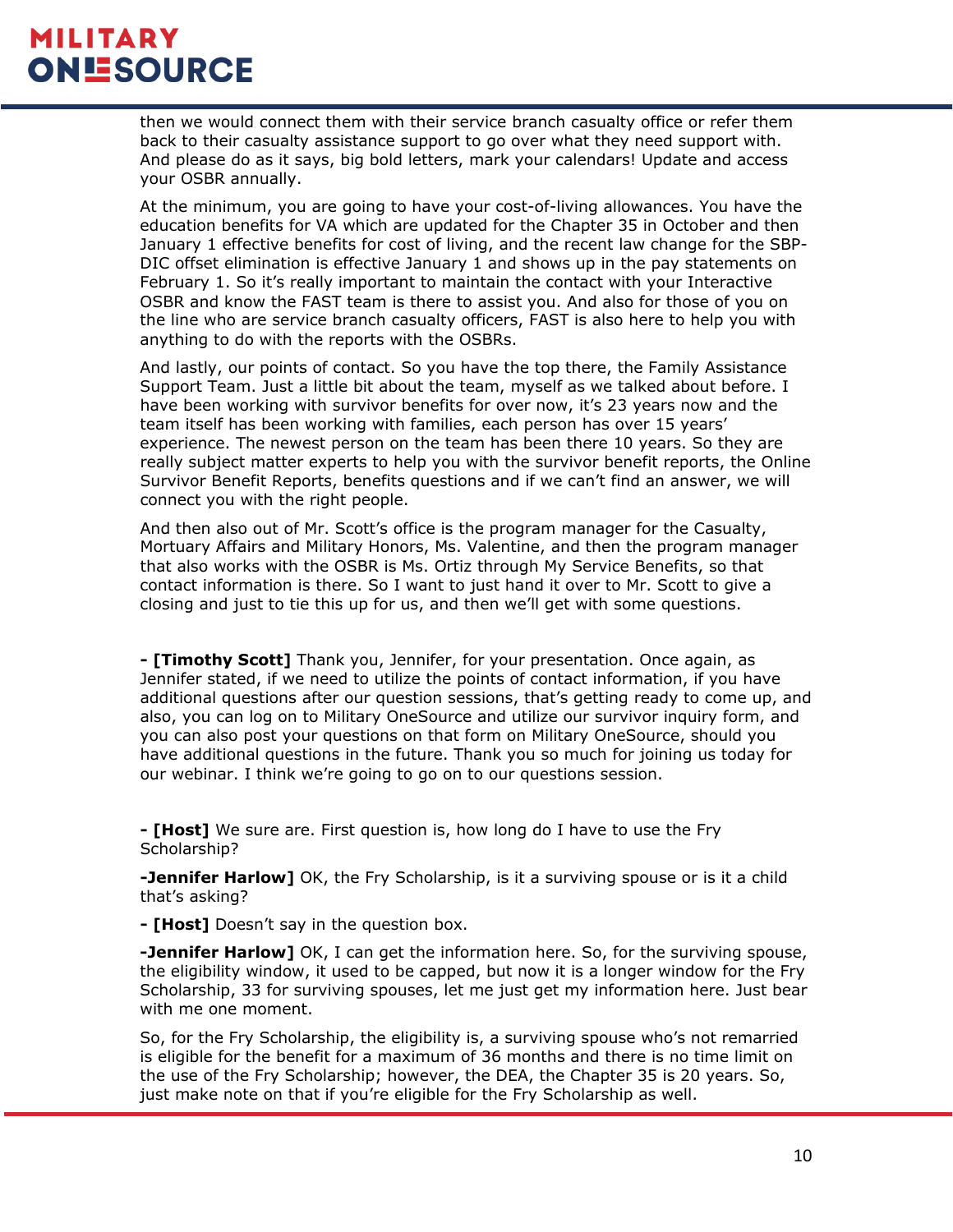Children, the maximum is up to age 33. So, that answers for both, for children and for surviving spouse.

**- [Host]** Awesome, and for surviving spouse, they're not receiving the offset, how do I know when I receive it?

**-Jennifer Harlow]** So, for those surviving spouses who haven't already seen a change in their benefit, for example, if you're a child-only election, that's going to revert to you. If you haven't already received it, you should be receiving something from Defense, Finance and Accounting Service to get you familiar that the benefit will be coming to you in January of 2023, which will show up in February of 2023. If you haven't received that, then I would recommend contacting the Defense, Finance and Accounting Service if you have not already received a letter because most folks have received the information about the upcoming changes. So, that is for a surviving spouse who has the SBP election as child-only, and it will revert to you January 2023.

If you're a surviving spouse and the phasing is happening. So, there's, the first phasing was a two-thirds increase. The second phasing was a one-third increase, which just was effective this January. And then finally, there may be a small percentage of folks who won't receive the full SBP until January of 2023. So, no matter what, the benefit will come back around at that time. And let's see, I was going to look here for the phone number for DFAS specifically for survivor annuitants just one moment.

So, the number for that for annuitants, I'm going to go ahead and post it on the chat while I look that up. I'll post the phone number for DFAS in the chat once I have that and I can read it off at the end if we want to. While I do that, go to the next question.

**- [Host]** OK, great! How can I receive a DS Logon?

**-Jennifer Harlow]** So, the website and instructions are in the handout from today and also attached to the webinar email you received. So, you go to the DMDC website and it asks you what account you want. So, you would want to set up the Premium account and then you would go through the questions on that. Now you know you're on the right place when you're doing a Premium account because it will ask you a series of personal identifiable questions. Like, for example, in this year you lived on this street. What would be, you know, and list four streets and let you know what street it's on, you know, you'll see only one that looks familiar to you. So, that would be the best place to do that, and then if you have any problems outside of the online portion in the instructions attached to the handout and webinar has the phone number for DMDC for that.

**- [Host]** Another question is, is this webinar going to be available for viewing again? I can answer that one, yes, the webinar will be posted on the Military OneSource website within a couple of weeks.

The next question is, how do I get a login for this? I have a son who's getting ready to go to college and I was pregnant when my husband died. I don't have a DD 214 with my son's name on it.

**-Jennifer Harlow]** So the DD 214 is for retirees who have retired and subsequently passed. You may be talking about the DD 1300, which is the report of casualty. And so that would be, what I would like if we could do, is if you could put your contact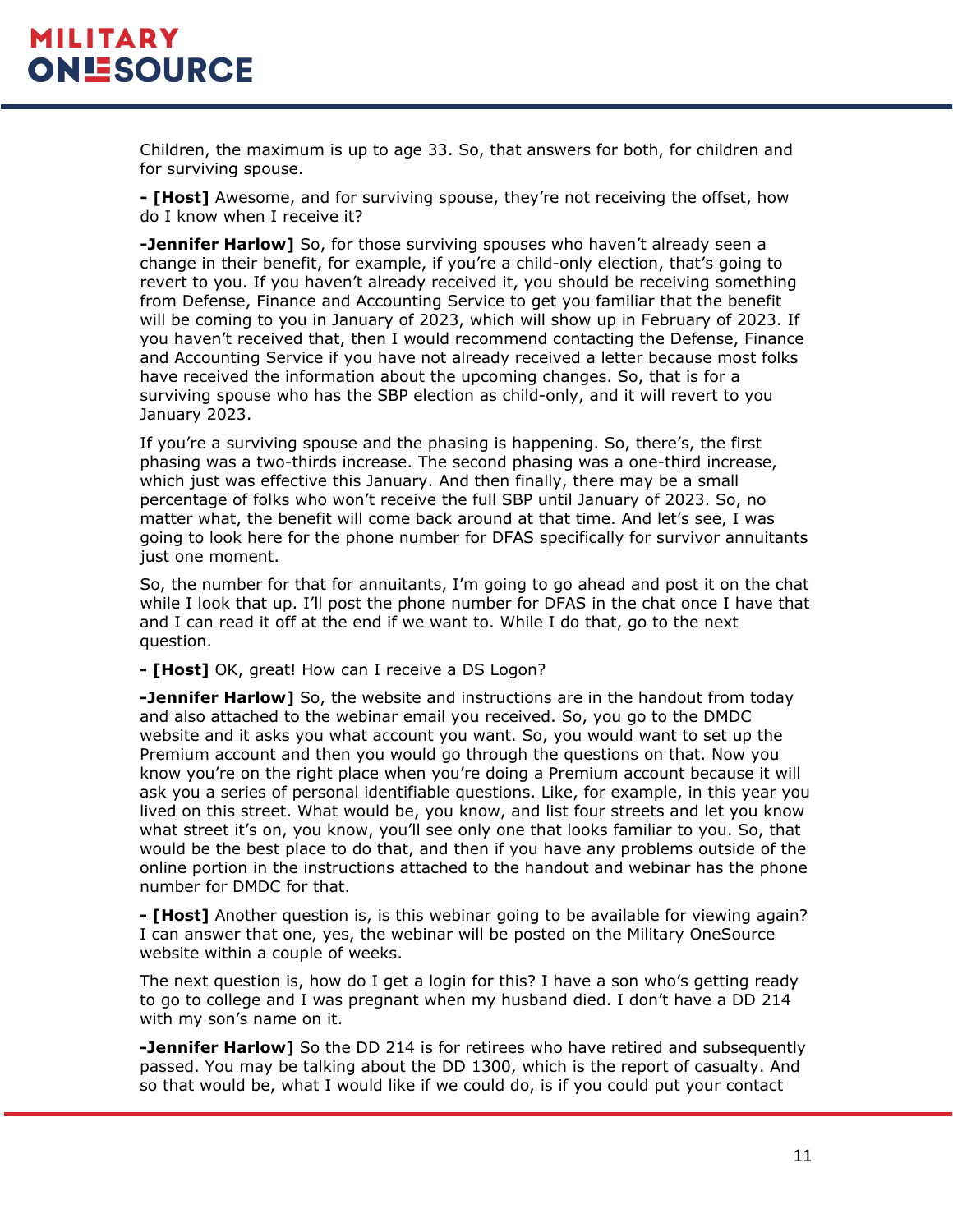information in the chat or email on the slide that you see now, email the FAST team so we can specifically talk to you about the eligibility and how the eligibility is set up because we would want to make sure that we're looking at the right benefits because the benefits are different depending on the status of the service member.

**- [Host]** Thank you! Another question, which we've kind of talked about before, I didn't realize that I needed a Level 2 DS Logon, so I haven't been able to see my Interactive OSBR. Do I simply sign up for that login as the website given, then contact the FAST by email or phone number listed to get linked?

**-Jennifer Harlow]** That's a 100% correct, yes.

**- [Host]** Awesome, and what if you have a DS Logon but it's not Premium?

**-Jennifer Harlow]** Then you can go to the same website and upgrade your account. There should be an option for that to upgrade your account, and you definitely want to choose the upgrade option and not start a new account because that can cause a lot of problems with it crossing in the system. So, if you already have the basic DS Logon account, then you would need to upgrade the account you have to the Premium level too.

**- [Host]** And the next question is, where is the chat so I can get that number to call? Is that on Slide 19?

**-Jennifer Harlow]** The phone number for the DMDC is actually located in the Interactive OSBR instructions. The phone number for DMDC is located in the bottom second page of that handout.

**- [Host]** So, if you look in the handout section, it is the final OSBR instructions, document, but if you download that, you'll find that copy that Jennifer was just referencing.

#### **-Jennifer Harlow]** Yes.

**- [Host]** She put the link there. Jennifer, put the link there in the box.

**-Jennifer Harlow]** Oh, yes.

**- [Host]** Thank you ma'am! I'm just going to reassure that everyone can see it.

**-Jennifer Harlow]** The link I added is a really helpful resource from DFAS (the Defense, Finance and Accounting Service). Talking about specifically all pretty much that you need to know about the SBP-DIC offset, got a lot of good information and answers a lot of questions. So, I highly recommend looking at that as well.

**- [Host]** Would you be able to give the webinar to survivor outreach services coordinators?

**-Jennifer Harlow]** Yes. So, any request, if you would like a presentation similar to this, could you please reach out to Ms. Valentine and her contact information is on the next to last slide of the webinar and all requests would go through her or Mr. Scott to be able to have a webinar of this type presented to other organizations and then this will eventually be posted on the Military OneSource website and be able to be shared as well.

So, real quick, I did find the phone number for the Defense, Finance and Accounting Service, for those who  $-$  the question about the  $-$  they hadn't heard anything about receiving the Survivor Benefit Plan, so the number is 888, this is for DFAS 888-332- 7411, and there are some instructions after that. You want to press option 4, then